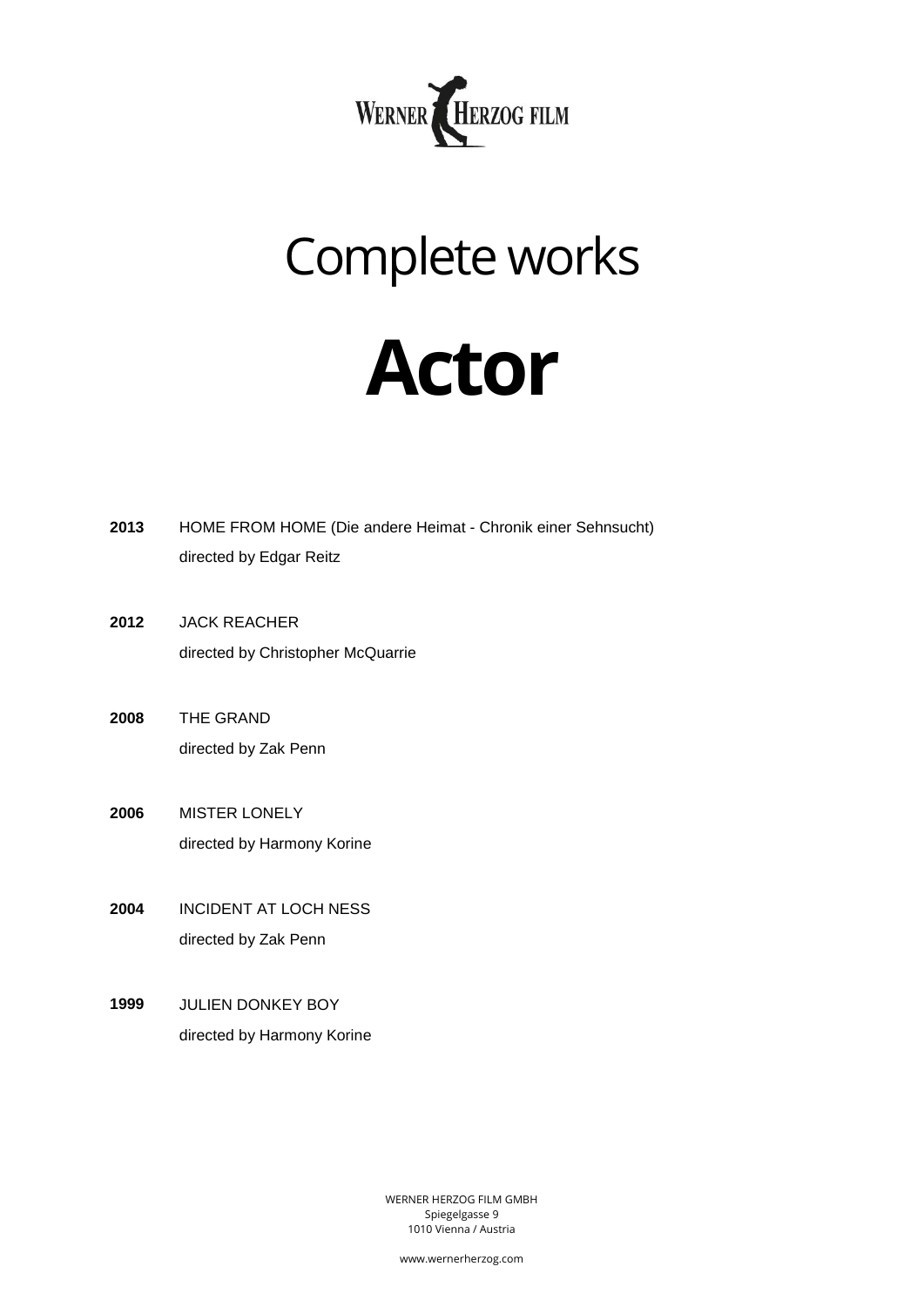

- **1998** WHAT DREAMS MAY COME directed by Vincent Ward
- **1995** BRENNENDES HERZ Telefilm Saar
- **1990** HARD TO BE A GOD directed by Peter Fleischmann
- **1989** BRIDE OF THE ORIENT directed by Urs Odermatt
- **1988** LIGHTNING OVER BRADDOCK directed by Tony Buba
- **1985** TOKYO GA directed by Wim Wenders
- **1983** MAN OF FLOWERS directed by Paul Cox
- **1982** CHAMBRE 666 directed by Wim Wenders

## **1982** BURDEN OF DREAMS directed by Les Blank. A documentary on the making of "FITZCARRALDO"

WERNER HERZOG FILM GMBH Spiegelgasse 9 1010 Vienna / Austria

www.wernerherzog.com